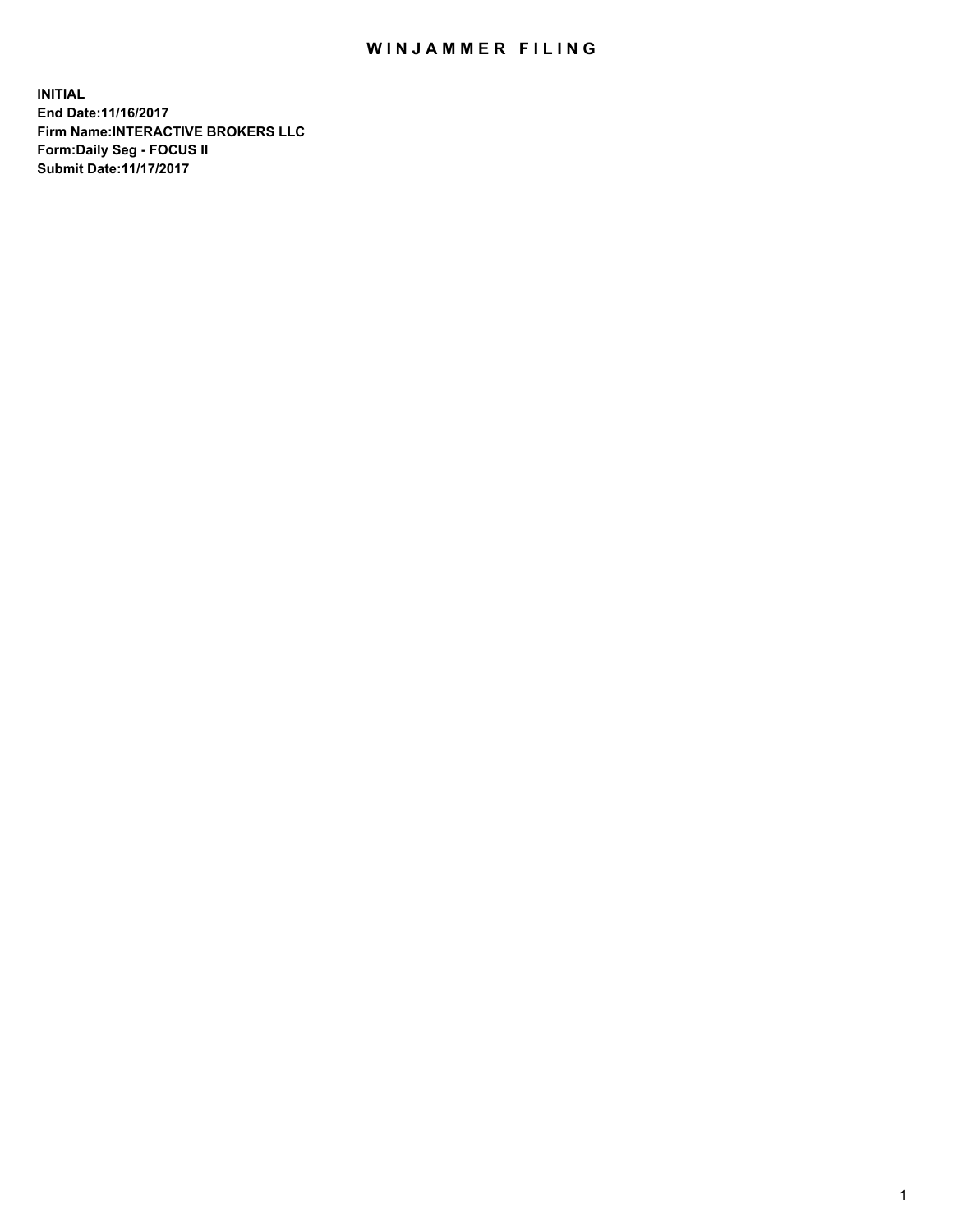## **INITIAL End Date:11/16/2017 Firm Name:INTERACTIVE BROKERS LLC Form:Daily Seg - FOCUS II Submit Date:11/17/2017 Daily Segregation - Cover Page**

| Name of Company<br><b>Contact Name</b><br><b>Contact Phone Number</b><br><b>Contact Email Address</b>                                                                                                                                                                                                                          | <b>INTERACTIVE BROKERS LLC</b><br><b>James Menicucci</b><br>203-618-8085<br>jmenicucci@interactivebrokers.c<br>om |
|--------------------------------------------------------------------------------------------------------------------------------------------------------------------------------------------------------------------------------------------------------------------------------------------------------------------------------|-------------------------------------------------------------------------------------------------------------------|
| FCM's Customer Segregated Funds Residual Interest Target (choose one):<br>a. Minimum dollar amount: ; or<br>b. Minimum percentage of customer segregated funds required:%; or<br>c. Dollar amount range between: and; or<br>d. Percentage range of customer segregated funds required between:% and%.                          | $\overline{\mathbf{0}}$<br>0<br>155,000,000 245,000,000<br>0 <sub>0</sub>                                         |
| FCM's Customer Secured Amount Funds Residual Interest Target (choose one):<br>a. Minimum dollar amount: ; or<br>b. Minimum percentage of customer secured funds required:%; or<br>c. Dollar amount range between: and; or<br>d. Percentage range of customer secured funds required between: % and %.                          | $\overline{\mathbf{0}}$<br>0<br>80,000,000 120,000,000<br>0 <sub>0</sub>                                          |
| FCM's Cleared Swaps Customer Collateral Residual Interest Target (choose one):<br>a. Minimum dollar amount: ; or<br>b. Minimum percentage of cleared swaps customer collateral required:% ; or<br>c. Dollar amount range between: and; or<br>d. Percentage range of cleared swaps customer collateral required between:% and%. | $\overline{\mathbf{0}}$<br>$\overline{\mathbf{0}}$<br>0 <sub>0</sub><br><u>00</u>                                 |

Attach supporting documents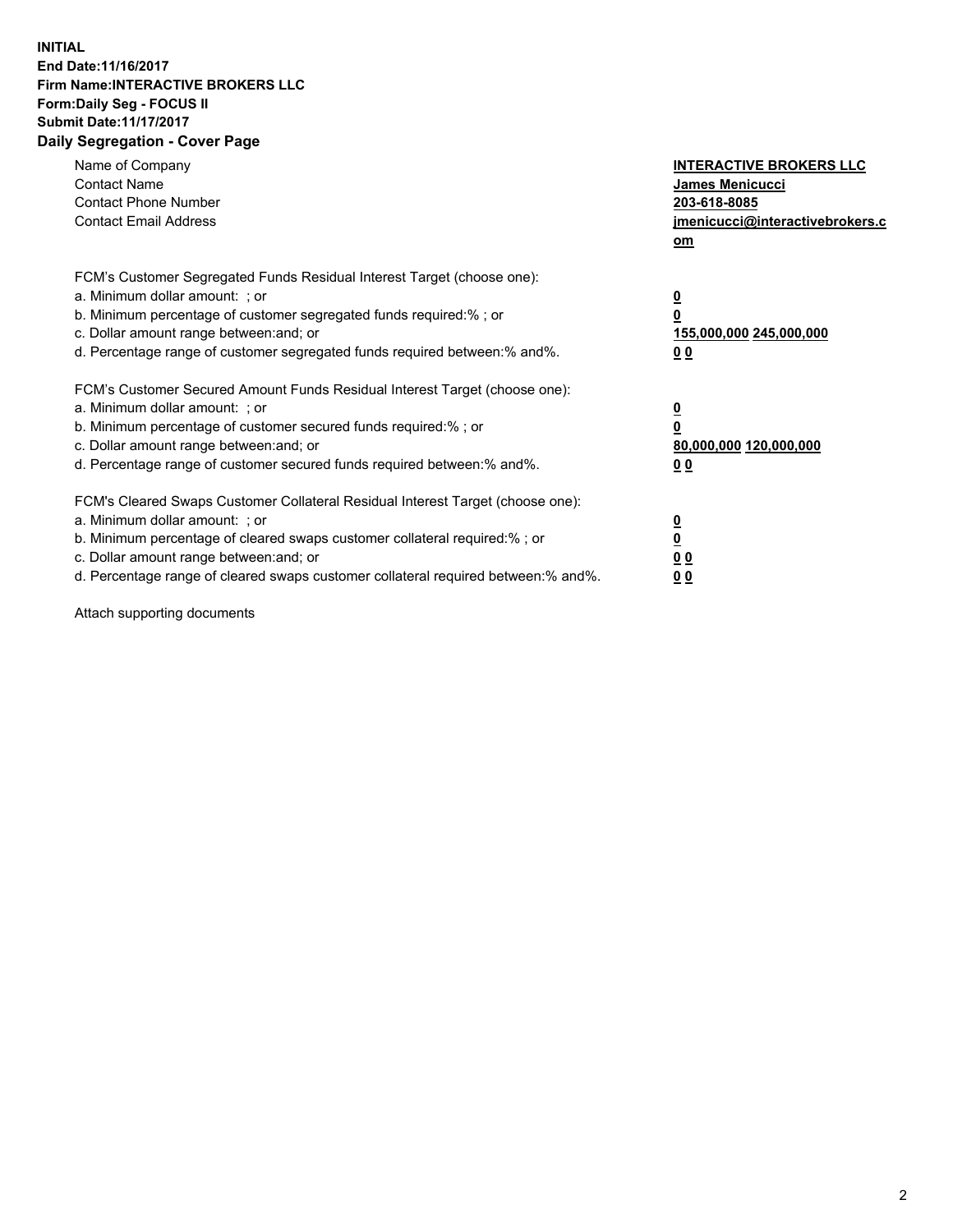## **INITIAL End Date:11/16/2017 Firm Name:INTERACTIVE BROKERS LLC Form:Daily Seg - FOCUS II Submit Date:11/17/2017 Daily Segregation - Secured Amounts**

|     | Daily Segregation - Secured Amounts                                                                |                                   |
|-----|----------------------------------------------------------------------------------------------------|-----------------------------------|
|     | Foreign Futures and Foreign Options Secured Amounts                                                |                                   |
|     | Amount required to be set aside pursuant to law, rule or regulation of a foreign                   | $0$ [7305]                        |
|     | government or a rule of a self-regulatory organization authorized thereunder                       |                                   |
| 1.  | Net ledger balance - Foreign Futures and Foreign Option Trading - All Customers                    |                                   |
|     | A. Cash                                                                                            | 442,904,507 [7315]                |
|     | B. Securities (at market)                                                                          | $0$ [7317]                        |
| 2.  | Net unrealized profit (loss) in open futures contracts traded on a foreign board of trade          | 2,256,288 [7325]                  |
| 3.  | Exchange traded options                                                                            |                                   |
|     | a. Market value of open option contracts purchased on a foreign board of trade                     | 26,134 [7335]                     |
|     | b. Market value of open contracts granted (sold) on a foreign board of trade                       | -74,836 [7337]                    |
| 4.  | Net equity (deficit) (add lines 1.2. and 3.)                                                       | 445,112,093 [7345]                |
| 5.  | Account liquidating to a deficit and account with a debit balances - gross amount                  | 4,083 [7351]                      |
|     | Less: amount offset by customer owned securities                                                   | 0 [7352] 4,083 [7354]             |
| 6.  | Amount required to be set aside as the secured amount - Net Liquidating Equity                     | 445,116,176 [7355]                |
|     | Method (add lines 4 and 5)                                                                         |                                   |
| 7.  | Greater of amount required to be set aside pursuant to foreign jurisdiction (above) or line        | 445,116,176 [7360]                |
|     | 6.                                                                                                 |                                   |
|     | FUNDS DEPOSITED IN SEPARATE REGULATION 30.7 ACCOUNTS                                               |                                   |
| 1.  | Cash in banks                                                                                      |                                   |
|     | A. Banks located in the United States                                                              | 118,877,080 [7500]                |
|     | B. Other banks qualified under Regulation 30.7                                                     | 0 [7520] 118,877,080 [7530]       |
| 2.  | Securities                                                                                         |                                   |
|     | A. In safekeeping with banks located in the United States                                          | 340,232,630 [7540]                |
|     | B. In safekeeping with other banks qualified under Regulation 30.7                                 | 0 [7560] 340,232,630 [7570]       |
| 3.  | Equities with registered futures commission merchants                                              |                                   |
|     | A. Cash                                                                                            | $0$ [7580]                        |
|     | <b>B.</b> Securities                                                                               | $0$ [7590]                        |
|     | C. Unrealized gain (loss) on open futures contracts                                                | $0$ [7600]                        |
|     | D. Value of long option contracts                                                                  | $0$ [7610]                        |
|     | E. Value of short option contracts                                                                 | 0 [7615] 0 [7620]                 |
| 4.  | Amounts held by clearing organizations of foreign boards of trade                                  |                                   |
|     | A. Cash                                                                                            | $0$ [7640]                        |
|     | <b>B.</b> Securities                                                                               | $0$ [7650]                        |
|     | C. Amount due to (from) clearing organization - daily variation                                    | $0$ [7660]                        |
|     | D. Value of long option contracts                                                                  | $0$ [7670]                        |
|     | E. Value of short option contracts                                                                 | 0 [7675] 0 [7680]                 |
| 5.  | Amounts held by members of foreign boards of trade                                                 |                                   |
|     | A. Cash                                                                                            | 116,278,497 [7700]                |
|     | <b>B.</b> Securities                                                                               | $0$ [7710]                        |
|     | C. Unrealized gain (loss) on open futures contracts                                                | -3,286,978 [7720]                 |
|     | D. Value of long option contracts                                                                  | 26,134 [7730]                     |
|     | E. Value of short option contracts                                                                 | -74,836 [7735] 112,942,817 [7740] |
| 6.  | Amounts with other depositories designated by a foreign board of trade                             | 0 [7760]                          |
| 7.  | Segregated funds on hand                                                                           | $0$ [7765]                        |
| 8.  | Total funds in separate section 30.7 accounts                                                      | 572,052,527 [7770]                |
| 9.  | Excess (deficiency) Set Aside for Secured Amount (subtract line 7 Secured Statement                | 126,936,351 [7380]                |
| 10. | Page 1 from Line 8)<br>Management Target Amount for Excess funds in separate section 30.7 accounts | 80,000,000 [7780]                 |
| 11. | Excess (deficiency) funds in separate 30.7 accounts over (under) Management Target                 |                                   |
|     |                                                                                                    | 46,936,351 [7785]                 |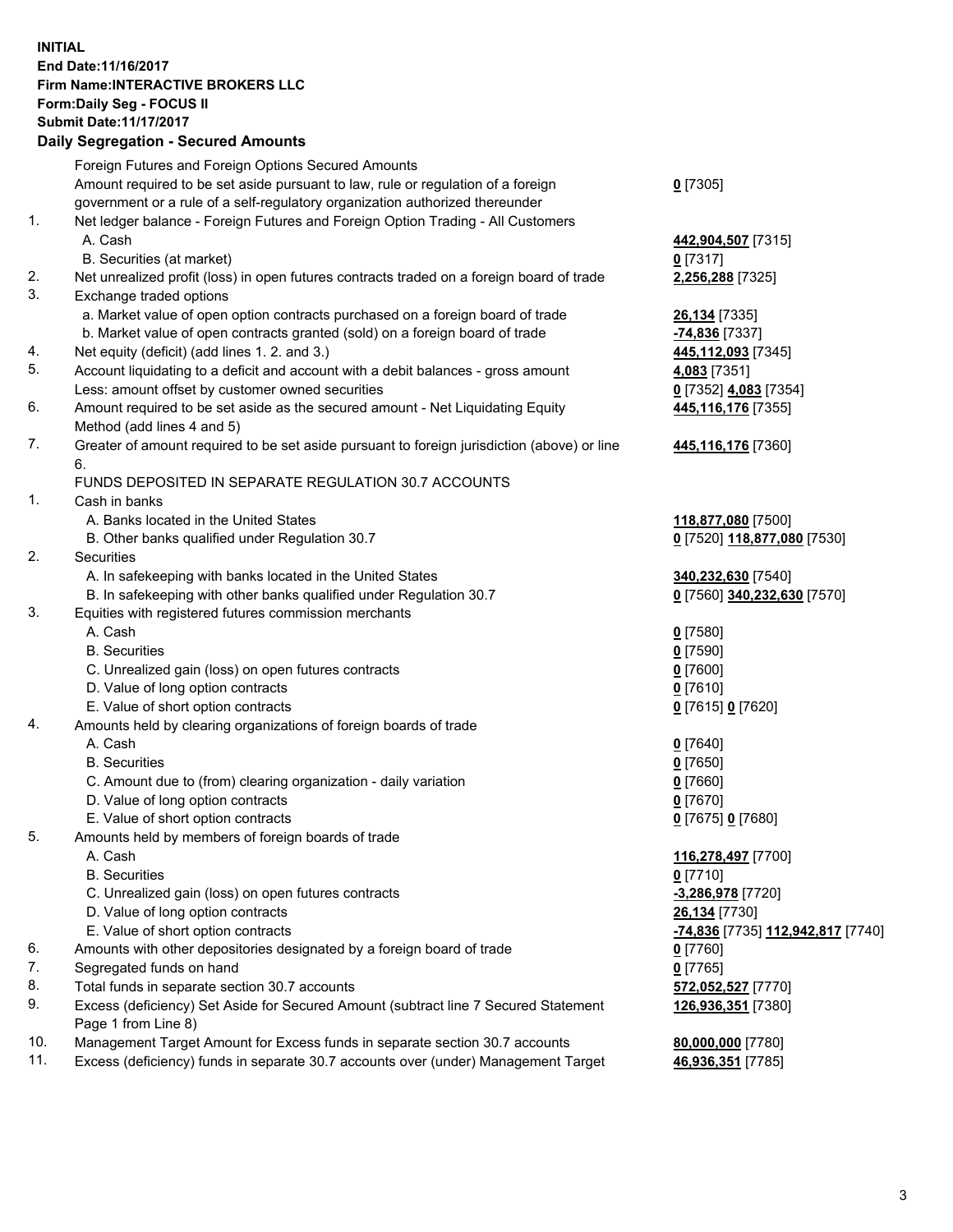**INITIAL End Date:11/16/2017 Firm Name:INTERACTIVE BROKERS LLC Form:Daily Seg - FOCUS II Submit Date:11/17/2017 Daily Segregation - Segregation Statement** SEGREGATION REQUIREMENTS(Section 4d(2) of the CEAct) 1. Net ledger balance A. Cash **4,677,147,004** [7010] B. Securities (at market) **0** [7020] 2. Net unrealized profit (loss) in open futures contracts traded on a contract market **-117,331,684** [7030] 3. Exchange traded options A. Add market value of open option contracts purchased on a contract market **126,273,649** [7032] B. Deduct market value of open option contracts granted (sold) on a contract market **-258,665,736** [7033] 4. Net equity (deficit) (add lines 1, 2 and 3) **4,427,423,233** [7040] 5. Accounts liquidating to a deficit and accounts with debit balances - gross amount **206,872** [7045] Less: amount offset by customer securities **0** [7047] **206,872** [7050] 6. Amount required to be segregated (add lines 4 and 5) **4,427,630,105** [7060] FUNDS IN SEGREGATED ACCOUNTS 7. Deposited in segregated funds bank accounts A. Cash **549,712,979** [7070] B. Securities representing investments of customers' funds (at market) **2,857,241,840** [7080] C. Securities held for particular customers or option customers in lieu of cash (at market) **0** [7090] 8. Margins on deposit with derivatives clearing organizations of contract markets A. Cash **23,573,706** [7100] B. Securities representing investments of customers' funds (at market) **1,322,257,890** [7110] C. Securities held for particular customers or option customers in lieu of cash (at market) **0** [7120] 9. Net settlement from (to) derivatives clearing organizations of contract markets **9,862,374** [7130] 10. Exchange traded options A. Value of open long option contracts **126,214,487** [7132] B. Value of open short option contracts **-258,598,031** [7133] 11. Net equities with other FCMs A. Net liquidating equity **0** [7140] B. Securities representing investments of customers' funds (at market) **0** [7160] C. Securities held for particular customers or option customers in lieu of cash (at market) **0** [7170] 12. Segregated funds on hand **0** [7150] 13. Total amount in segregation (add lines 7 through 12) **4,630,265,245** [7180] 14. Excess (deficiency) funds in segregation (subtract line 6 from line 13) **202,635,140** [7190] 15. Management Target Amount for Excess funds in segregation **155,000,000** [7194] **47,635,140** [7198]

16. Excess (deficiency) funds in segregation over (under) Management Target Amount Excess